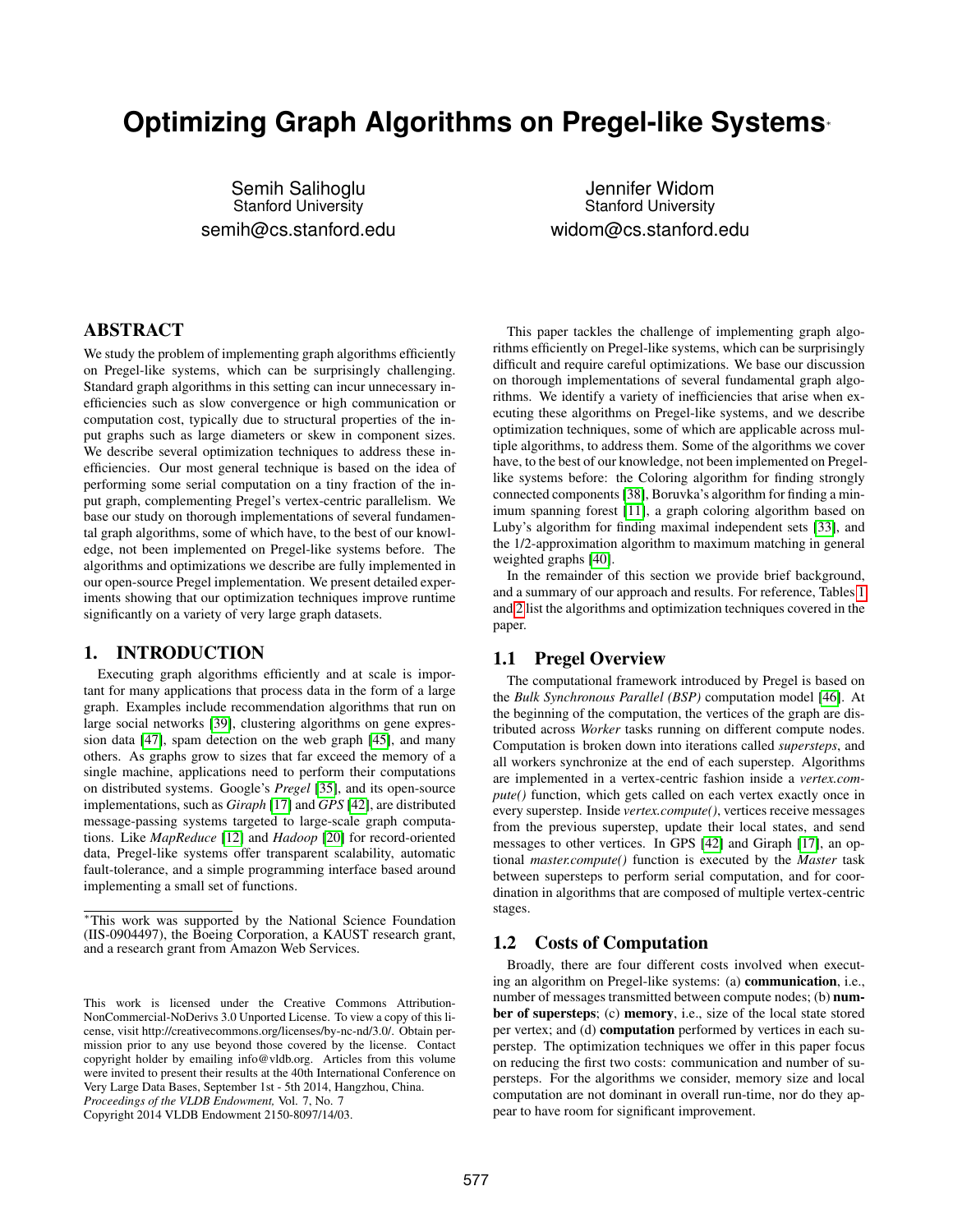<span id="page-1-0"></span>

| <b>Name</b>                         | <b>Description</b>                                            | <b>Section</b> |
|-------------------------------------|---------------------------------------------------------------|----------------|
| Strongly Connected Components (SCC) | The Coloring algorithm from [38]                              | 3.1            |
| Minimum Spanning Forest (MSF)       | Parallel version of Boruvka's algorithm [11]                  | 3.2            |
| Graph Coloring (GC)                 | Greedy algorithm based on Luby's parallel maximal independent | 3.3            |
|                                     | set algorithm [33]                                            |                |
| Approximate Maximum Weight Matching | 1/2-approximation algorithm for general graphs [40]           | 3.4            |
| (MWM)                               |                                                               |                |
| Weakly Connected Components (WCC)   | Algorithm from [25]                                           | 3.5            |

Table 1: Algorithms.

<span id="page-1-1"></span>

| <b>Name</b>                                                       | <b>Description</b>                               | <b>Algorithms</b>        | <b>Inefficiency</b>            | <b>Section</b> |
|-------------------------------------------------------------------|--------------------------------------------------|--------------------------|--------------------------------|----------------|
| Finishing<br>Computa-                                             | Performs serial version of the algorithm,        | SCC.<br>GC.<br>MSF.      | Large-diameter graphs,         | 4              |
| tions Serially (FCS)                                              | or a phase of the algorithm, inside <i>mas</i> - | MWM.<br>Backward-        | in component<br>skew           |                |
|                                                                   | <i>ter.compute()</i>                             | Traversal<br>phase<br>of | sizes, small-size inde-        |                |
|                                                                   |                                                  | <b>SCC</b>               | pendent sets                   |                |
| Storing Edges At Sub-                                             | Stores the edges of supervertices in a dis-      | <b>MSF</b>               | High-cost single phase         | 5              |
| tributed fashion among its subvertices<br>vertices (SEAS)         |                                                  |                          |                                |                |
| Edges are cleaned only when they are used<br>Edge Cleaning On De- |                                                  | MWM, MSF                 | High-cost single phase         | 6              |
| as part of the computation<br>mand (ECOD)                         |                                                  |                          |                                |                |
| Single Pivot (SP)                                                 | Detects giant component efficiently by start-    |                          | <b>Skew</b><br>1n<br>component |                |
|                                                                   | ing the computation from a single vertex         |                          | sizes                          |                |

Table 2: Optimization Techniques.

Sometimes, system-level optimizations—those that do not require any changes to the graph algorithm itself—can be used to reduce communication and memory. For example, some distributed graph processing systems, such as KDT [\[34\]](#page-11-14), PowerGraph [\[18\]](#page-11-15), and GPS [\[42\]](#page-11-5), use graph partitioning techniques that can reduce the communication cost significantly when executing some algorithms on input graphs with skewed degree distributions. In this paper we focus on optimizations that are algorithmic and do not appear to have any system-level equivalents. Whether system-level alternatives to some of our optimization techniques can be designed is an interesting question for future work.

# 1.3 Optimization Techniques

In this paper we propose four optimization techniques:

- Finishing Computations Serially (FCS): Some algorithms or phases of algorithms may converge very slowly (i.e., execute many supersteps), while working on a tiny fraction of the input graph. FCS monitors the size of the "active" graph on which the computation is executing. If the active graph becomes small enough, FCS sends it to the master, which performs the end of the computation serially inside *master.compute()*, then sends the results back to the workers. In the algorithms we consider, slow convergence typically stems from structural properties of the graph, such as skew in components sizes and small-size maximal independent sets. From our experiments, we find that FCS can eliminate between 20% to %60 of total superstep executions (up to 16713 supersteps) when applied to several of our algorithms and their phases on large graphs.
- Storing Edges At Subvertices (SEAS): SEAS is an optimization we apply primarily to our MSF algorithm (Table [1\)](#page-1-0), in which sets of vertices (called *subvertices*) are merged to form *supervertices*. In the natural Pregel implementation of supervertex formation, subvertices send their adjacency lists to the supervertex, then become inactive. SEAS instead retains the adjacency lists of subvertices and keeps them active. SEAS effectively avoids the cost of sending adjacency lists to the supervertex, at the expense of incurring some communication cost between subvertices and supervertices, with overall run-time benefits.
- Edge Cleaning On Demand (ECOD): "Edge cleaning" is a common operation in graph algorithms, in which vertices delete some neighbors from their adjacency lists based on some or all of their neighbors' values. The natural Pregel implementation of edge cleaning can be expensive: vertices send each other their values in one superstep, then clean their adjacency lists in another superstep. ECOD avoids the edge cleaning phase completely, removing "stale" edges only when they are discovered later in the computation.
- Single Pivot (SP): The SP optimization technique was proposed originally in [\[41\]](#page-11-16) for the WCC algorithm (Table [1\)](#page-1-0). SP avoids unnecessary communication when detecting very large components in graphs with skewed component sizes. We show that SP is also applicable to the SCC algorithm. While SP shows only modest improvements for WCC in the setting of [\[41\]](#page-11-16), it shows good improvements for both SCC and WCC in our setting.

# 1.4 Outline of the Paper

- Section [2](#page-2-0) reviews the API of Pregel [\[35\]](#page-11-3), and the API of GPS [\[42\]](#page-11-5), the open-source Pregel software we use for our work. We also describe our experimental setup and datasets.
- Section [3](#page-2-1) describes the algorithms we studied for this paper. The Pregel implementations of some of our algorithms, to the best of our knowledge, have not been described before, and were quite challenging.
- Section [4](#page-5-2) covers our FCS optimization technique, which can eliminate many superstep executions when algorithms converge slowly. FCS is based on performing serial computation inside *master.compute()* on a small fraction of the input graph.
- Section [5](#page-7-0) covers our SEAS optimization for Boruvka's minimum spanning forest algorithm.
- Section [6](#page-8-0) covers our ECOD optimization technique, which can be used to eliminate the edge cleaning phases in some algorithms.
- Section [7](#page-9-0) reviews the SP optimization from [\[41\]](#page-11-16) and discusses how skew in component sizes can yield unnecessarily high com-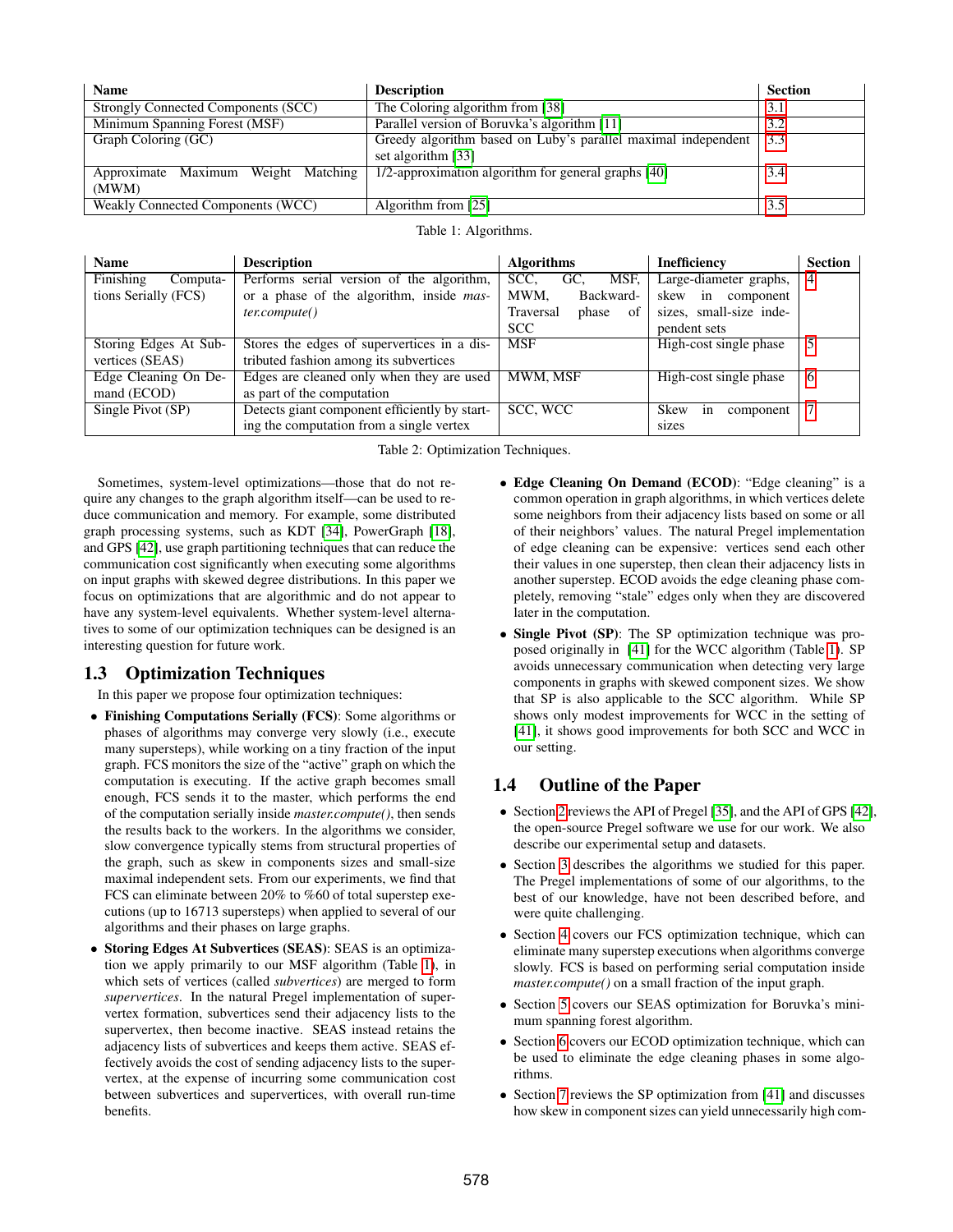<span id="page-2-2"></span>

| <b>Name</b> | <b>Vertices</b> | Edges                  | <b>Description</b>                       |
|-------------|-----------------|------------------------|------------------------------------------|
| $sk-2005$   | 51M             | $1.9B$ (d), $3.5B$ (u) | Web graph of the .sk domain from 2005    |
| twitter     | 42M             | $1.5B$ (d), $2.7B$ (u) | Twitter "who is followed by who" network |
| friendster  | 125M            | $1.8B$ (d), $3.1B$ (u) | Friendster social network                |
| uk-2005     | 39M             | $750M$ (d), 1.4B (u)   | Web graph of the .uk domain from 2005    |
| random-2.5B | 500M            | $2.5B$ (d), $4.3B$ (u) | Graph with uniformly random edges        |

Table 3: Graph datasets.

munication cost in the strongly and weakly connected components algorithms we study.

• Sections [8](#page-10-0) and [9](#page-10-1) discuss related and future work, respectively.

Sections [4](#page-5-2)[–7](#page-9-0) all include extensive experiments demonstrating the benefits of our optimization techniques. All of our algorithms and optimizations are fully implemented on GPS [\[42\]](#page-11-5) and are available for public download [\[19\]](#page-11-17).

### <span id="page-2-0"></span>2. PRELIMINARIES

- *Vertex class*: Programmers subclass the *Vertex* class and code the vertex-centric logic of the computation by implementing the *vertex.compute()* function. Inside *vertex.compute()*, vertices can access their values, their incoming messages, and a map of *aggregators* (see below). Each vertex has an active/inactive flag. The system terminates computation when all vertices become inactive.
- *VertexValue class*: Encapsulates the user-defined state associated with each vertex.
- *Message class*: Encapsulates the messages sent between vertices.
- *Aggregators (Global Objects)*: Objects visible to all vertices and used for coordination, data sharing, and statistics aggregation. In GPS, aggregators are called global objects. When multiple vertices update the local copy of an object during a superstep, the system merges the updates using a user-specified merge function at the end of the superstep.
- *Master class*: Introduced by GPS and later adopted by Giraph [\[17\]](#page-11-4). Programmers can optionally subclass the *Master* class, and implement the *master.compute()* function, which gets called at the beginning of each superstep. The *Master* class can store its own local data and update the global objects before they are broadcast to the vertices. When algorithms are comprised of multiple vertex-centric computations, such as the algorithms we describe in this paper, the *master.compute()* function is used primarily to encapsulate the code that coordinates the different vertex-centric computations. In this paper, we will also use *master.compute()* in one of our optimization techniques.

### 2.1 Experimental Setup

The directed (d) and undirected (u) graphs we used in our experiments are specified in Table  $3<sup>1</sup>$  $3<sup>1</sup>$  $3<sup>1</sup>$ . We used three different clusters for our experiments with varying number of compute nodes (*m*) and workers (*w*): (1) Large-EC2(m, w): Amazon EC2's large instance

machines (four virtual cores and 7.5GB of RAM); (2) Medium-EC2(m, w): Amazon EC2's medium instance machines (two virtual cores and 3.75GB of RAM); (3) Local(m, w): our local cluster's machines (32 cores and 64GB of RAM). The machines in all our setups were running Red Hat Linux OS. We ran our experiments with fault-tolerance off and we ignore the initial data loading stage in our measurements.

We note that the run-time results we report may vary on a Pregellike system other than GPS. However, except for our randomized SP optimization, the number of supersteps our algorithms and optimizations take will be exactly the same across systems. The relative network I/O effects of our optimizations will also be similar in all Pregel-like systems if the graph is partitioned randomly across workers as we do in this paper. The differences in the actual network I/O across systems would be due to the differences in the encoding and serialization of the IDs and messages between vertices.

We also note that we have not repeated our experiments in every cluster and every possible compute node and worker configuration. Experiments, not reported in the paper due to space constraints, suggest that the relative performance benefits of our optimizations do not vary significantly across configurations.

### <span id="page-2-1"></span>3. ALGORITHMS

We next describe the five graph algorithms we study in this paper (Table [1\)](#page-1-0). To the best of our knowledge, Pregel implementations of the algorithms we present for the following problems have not been published before: strongly connected components (SCC), minimum spanning forest (MSF), graph coloring (GC) based on finding maximal independent sets (MIS), and maximum weight matching (MWM). We also note that implementing even the basic versions of SCC and MSF is quite challenging, taking more than 700 lines of code. Readers anxious to jump straight to our optimization techniques may skip ahead to Section [4,](#page-5-2) coming back to this section as a reference.

Most of our algorithms consist of multiple computational steps, which we call "phases" (not to be confused with the multiple supersteps that occur within each phase). For example, an algorithm might prune the graph in one phase and traverse it in another. In our implementations of these algorithms, a "phase" global object stores the current phase of the algorithm that is executing. The *master.compute()* function contains the logic of which phase should be executed in the next superstep, depending on the current phase and possibly other global objects. As a simple example, in the SCC algorithm (Section [3.1\)](#page-3-0), when the current phase is "Forward-Traversal-Rest", the code fragment in Figure [1](#page-3-2) is used by the master class to determine whether to switch the phase to "Backward-Traversal-Start".

For each phase, the *Vertex* class contains one subroutine implementing the vertex-centric logic of the phase. The *vertex.compute()* function calls the appropriate subroutine according to the value of the phase global object. As an example, Figure [2](#page-3-3) shows the skeleton of the *vertex.compute()* function for SCC. All of our algorithms are implemented using this general pattern.

<span id="page-2-3"></span><sup>&</sup>lt;sup>1</sup>The Web and the Twitter graphs were provided by "The Laboratory for Web Algorithmics" [\[31\]](#page-11-18), using software packages Web-Graph [\[8\]](#page-11-19), LLP [\[7\]](#page-11-20), and UbiCrawler [\[6\]](#page-11-21). The original Friendster social graph is undirected; we assign a random direction to each edge. For algorithms that take as input weighted graphs, we assign each edge a weight between 0 and 1 uniformly at random.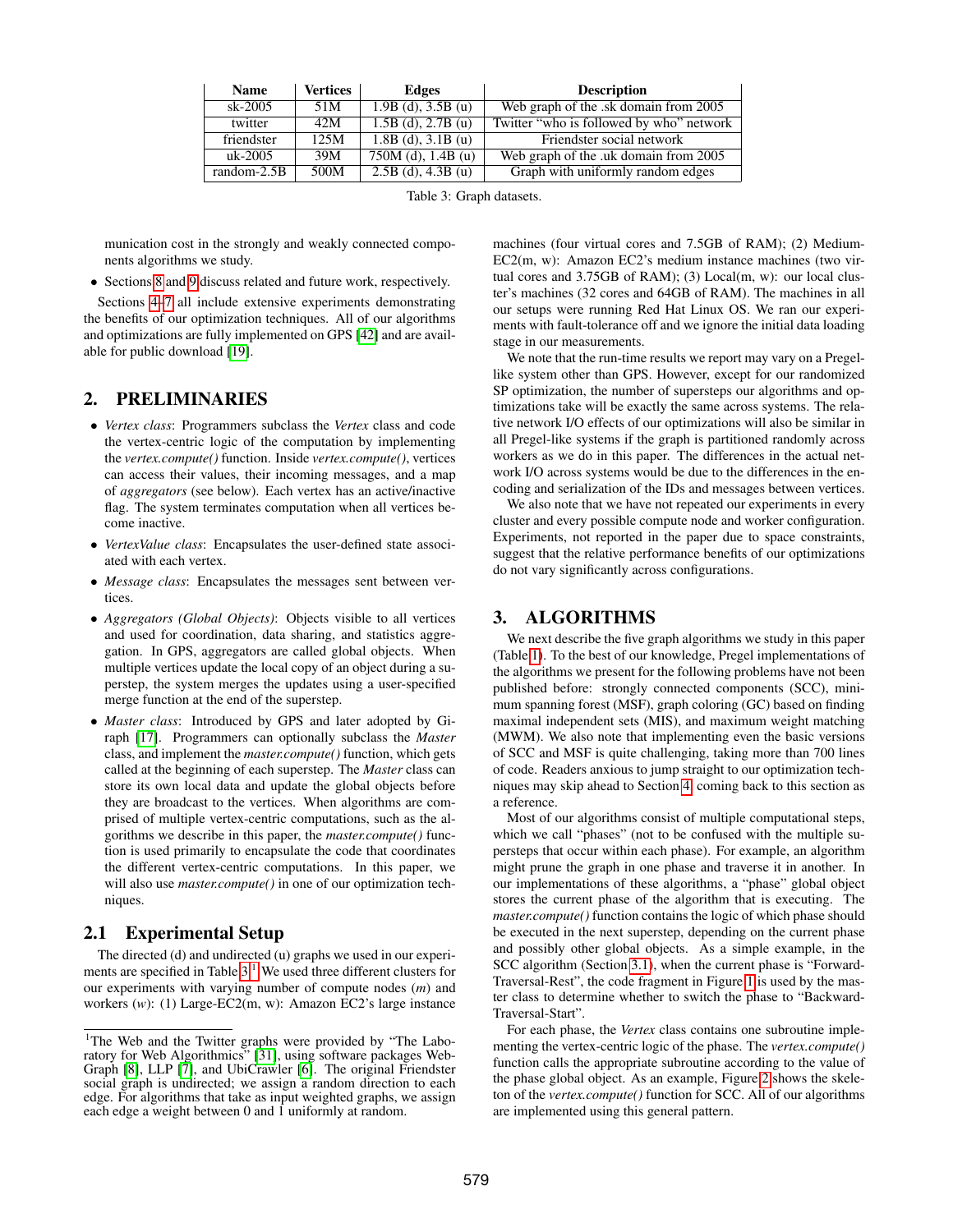<span id="page-3-2"></span>

|   | $int$ numVerticesWithUpdatedColorIDs =                |
|---|-------------------------------------------------------|
| 2 | getGlobalObject ("num-updated").value();              |
|   | if (numVerticesWithUpdatedColorIDs $> 0$ ) {          |
|   | setGlobalObject ("phase", FW_TRAVERSAL_REST.value()); |
|   | } else { setGlobalObject ("phase",                    |
|   | BW_TRAVERSAL_START.value());}                         |

<span id="page-3-3"></span>

| 1 | public class SCCVertex extends                                           |
|---|--------------------------------------------------------------------------|
| 2 | Vertex <sccvertexvalue, sccmessage=""> {</sccvertexvalue,>               |
| 3 | public void compute (Iterable $\langle$ SCCMessage $\rangle$ messages) { |
| 4 | Phase phase = $getPhase(getGlobalObject("phase"))$ ;                     |
| 5 | switch (phase) $\{$                                                      |
| 6 | case TRANSPOSE_GRAPH_FORMATION_1: doTGF1();                              |
| 7 | case TRANSPOSE_GRAPH_FORMATION_2: doTGF2();                              |
| 8 | case TRIMMING: doTrimming();                                             |
| 9 | case FW_START: doFwTraversalStart();                                     |
|   | ,,,,                                                                     |

10 case FW\_REST: doFwTraversalRest(messages); ... }}}

Figure 2: Skeleton code for *SCCVertex.compute()*.

### <span id="page-3-0"></span>3.1 Strongly Connected Components

We implement the parallel Coloring algorithm from [\[38\]](#page-11-8) for finding strongly connected components. Figure [3](#page-3-4) shows the original algorithm, with four phases:

- 1. Transpose Graph Formation: The algorithm first constructs the transpose of the input graph *G* (line [2\)](#page-3-5).
- 2. Trimming: In the Trimming phase (line [4\)](#page-3-6), the algorithm identifies *trivial* SCCs: vertices with only incoming or only outgoing edges (or neither).
- 3. Forward-Traversal: In the Forward-Traversal phase, which is encapsulated in the *MaxForwardReachable()* subroutine call on line [6,](#page-3-7) the algorithm traverses *G* in parallel from each vertex. During the traversals, each vertex *v* is *colored* by the maximum ID of the vertex that can reach *v* (possibly *v* itself). The Forward-Traversal phase has two properties: (1) *G* is partitioned into disjoint sets of vertices according to their colors, called *color sets.* (2) If  $S_i$  is the color set containing vertices colored *i*, then  $SCC_i$ , the SCC that vertex *i* belongs to, is entirely contained in *Si*.
- 4. Backward-Traversal: In the Backward-Traversal phase (lines [7](#page-3-8) [–11\)](#page-3-9), the algorithm detects one SCC for each color set *Si*, by doing a traversal from vertex *i* in the transpose of G and limiting the traversal to only the vertices in  $S_i$ . The detected SCCs are then removed from the graph.

The algorithm repeats the Trimming, Forward-Traversal, and Backward-Traversal phases, each time detecting and removing from the graph one or more SCCs. It terminates when there are no vertices left in the graph.

In our distributed implementation of the algorithm, vertices contain two fields: (1) *colorID* stores the color of a vertex  $v$  in the Forward-Traversal phase and identifies *v*'s SCC at the end of the computation, i.e., vertices with the same *colorID* after termination are in the same SCC. (2) *transposeNeighbors* stores the IDs of *v*'s neighbors in the transpose of the input graph. The four phases in our distributed version operate as follows.

1. Transpose Graph Formation: Requires two supersteps. In the first superstep, each vertex sends a message with its ID to all its outgoing neighbors, which in the second superstep are stored in *transposeNeighbors*.

<span id="page-3-7"></span><span id="page-3-6"></span><span id="page-3-5"></span><span id="page-3-4"></span>Coloring( $G(V, E)$ ) 2  $G<sup>T</sup>$  = constructTransposeGraph(G) while  $V \neq \emptyset$ 4 Trim G and  $G<sup>T</sup>$ 5 *// colors vertices into disjoint color sets*  $MaxForwardReachable(G, start from every v \in V)$ foreach  $p \in P$  in parallel: if  $\text{color}( p) == p$ : let  $S_p$  be the vertices colored p 10  $SCC_p = S_p \cap BackwardReachable(G^T, p)$ 11 remove  $SCC_p$  from G and  $G<sup>T</sup>$ 

<span id="page-3-9"></span><span id="page-3-8"></span>Figure 3: Original Coloring algorithm for computing SCCs [\[38\]](#page-11-8).

<span id="page-3-10"></span>

|                               | public void doFwStart() {                                           |
|-------------------------------|---------------------------------------------------------------------|
| $\mathfrak{D}_{\mathfrak{p}}$ | value(). colorID = getId();                                         |
| 3                             | sendMessages(getOutgoingNeighbors(),                                |
| 4                             | new SCCMessage(getId())); $\}$                                      |
| 5                             | public void doFwRest(Iterable <sccmessage> messages) {</sccmessage> |
| 6                             | $\text{int}$ maxColorID = findMaxColorID(messages);                 |
|                               | if $(maxColorID > value().colorID)$ {                               |
| 8                             | sendMessages(getOutgoingNeighbors(),                                |
| 9                             | new SCCMessage(value().colorID));                                   |
| 10                            | updateGlobalObject("updated-vertex-exists", true); } }              |
|                               |                                                                     |

Figure 4: *SCCVertex* subroutines for the Forward-Traversal phase.

- 2. Trimming: Takes one superstep. Every vertex with only incoming or only outgoing edges (or neither) sets its *colorID* to its own ID and becomes inactive. Messages subsequently sent to the vertex are ignored.
- 3. Forward-Traversal: Figure [4](#page-3-10) shows the subroutines implementing the Forward-Traversal phase in the *Vertex* class. There are two subphases: *Start* and *Rest*. In the Start phase, each vertex sets its *colorID* to its own ID and propagates its ID to its outgoing neighbors. In the Rest phase, vertices update their own colorIDs with the maximum colorID they have seen, and propagate their colorIDs, if updated, until the colorIDs converge. The *Master* sets the phase global object to Backward-Traversal when the colorIDs converge.
- 4. Backward-Traversal: We again break the phase into *Start* and *Rest*. In Start, every vertex whose ID equals its *colorID* propagates its ID to the vertices in *transposeNeighbors*. In each of the Rest phase supersteps, each vertex receiving a message that matches its *colorID*: (1) propagates its colorID in the transpose graph; (2) sets itself inactive; (3) sets the "convergedvertex-exists" global object (false at the start of the superstep) to true. Messages subsequently sent to the vertex are ignored. The *Master* sets the phase global object back to *Trimming* when "converged-vertex-exists" remains false at the end of a superstep.

### <span id="page-3-1"></span>3.2 Minimum Spanning Forest

We implement the parallel version of Boruvka's MSF algorithm from [\[11\]](#page-11-9), referring the reader to [\[37,](#page-11-22) [11\]](#page-11-9) for details. Figure [5](#page-4-1) shows the original algorithm. The algorithm repeats four phases of computation in iterations, each time adding a set of edges to the MSF *S* it constructs, and removing some vertices from the graph until there are no vertices left.

1. Min-Edge-Picking: In parallel, each vertex  $v$  picks its current minimum-weight edge  $(v, u)$ . Ties are broken by picking the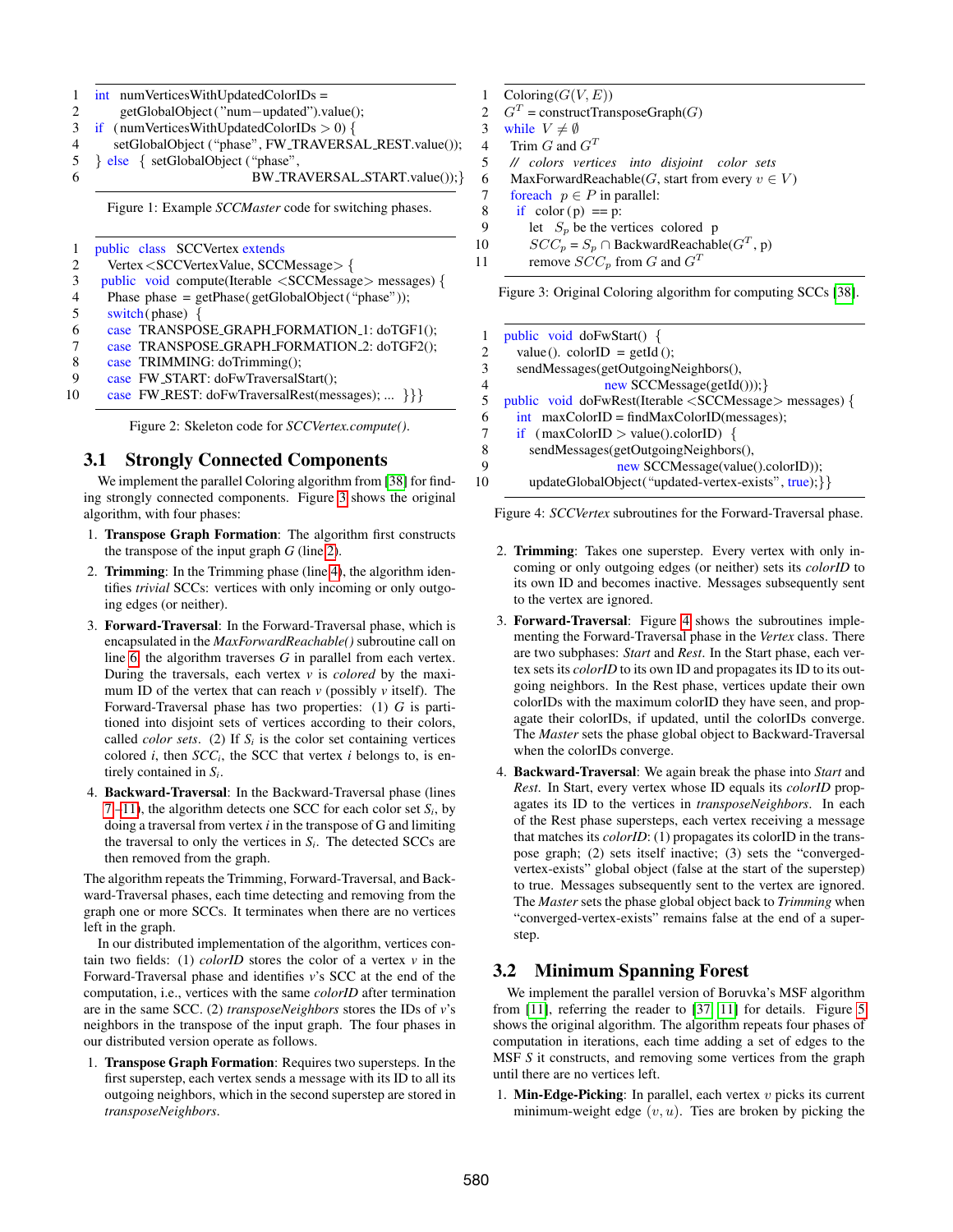```
1 Boruvkas_MSF(G(V, E))2 S = \emptyset3 while V \neq \emptyset4 for each v \in V in parallel:
5 e = \text{PickMinWeightEdge}(v)6 S = S \cup e7 v. sv = FindSupervertexOfConjoinedTree()
8 removeNeighborsInSameConjoinedTree()
9 relabelIDsOfNeighborsInDifferentConjoinedTrees ()
10 for each sv r \in V in parallel:
11 r. adjacencyList = mergeAdjacencyListsOfConjoinedTree();
12 remove all subvertices from V
```
<span id="page-4-7"></span><span id="page-4-6"></span><span id="page-4-5"></span><span id="page-4-4"></span><span id="page-4-2"></span>



Figure 6: Example of a conjoined-tree.

edge with minimum destination ID. Each picked edge  $(v, u)$ is added to *S*. As proven in [\[11\]](#page-11-9), the vertices and their picked edges form disjoint subgraphs  $T_1, T_2, \ldots, T_k$ , each of which is a *conjoined-tree*: two trees, the roots of which are joined by a cycle. Figure [6](#page-4-2) shows an example of a conjoined-tree. In the figure, vertex 0 picks vertex 1 as its minimum-weight edge, vertex 1 picks vertex 3, vertex 2 picks vertex 3, etc. We refer to the vertex with the smaller ID in the cycle of  $T_i$  as the *supervertex* of  $T_i$ , for example vertex 5 in Figure [6.](#page-4-2) All other vertices in  $T_i$  are called *subvertices*. The following phases merge all of the subvertices of each  $T_i$  into the supervertex of  $T_i$ .

- 2. Supervertex-Finding: Each vertex finds the supervertex of the conjoined-tree it belongs to (line [7\)](#page-4-3).
- 3. Edge-Cleaning-and-Relabeling: Each vertex  $v$  performs one of two operations for each of its neighbors  $u: v$  removes  $u$  if v and u are in the same conjoined-tree (line [8\)](#page-4-4), or relabels  $u$ with the supervertex of the conjoined-tree  $u$  belongs to, possibly  $u$  itself (line [9\)](#page-4-5). For correctness of the final output, the algorithm stores the original source and destination IDs on each edge, which remain unchanged throughout the computation.
- 4. Supervertex-Formation: The algorithm merges the relabeled adjacency lists of each  $T_i$  at its supervertex, keeping the minimum-weight edges for duplicates (lines [10](#page-4-6)[-12\)](#page-4-7). All subvertices as well as supervertices with no edges are removed from the graph.

In our distributed implementation, each vertex stores a *type* and a *pointer* field, which are used in the Supervertex-Finding phase (explained below). Each vertex v also has a *pickedEdgeSrcID* and a *pickedEdgeDstID* field (initialized to null), which respectively store the original source and destination IDs of the last edge  $v$  picks, i.e., the edge  $v$  picks in the last Min-Edge-Picking phase it participates in. At the end of the computation, these fields identify the edges that are in *S*.

- 1. Min-Edge-Picking: Each vertex picks its minimum-weight edge and writes its *pickedEdgeSrcID* and *pickedEdgeDestID* fields.
- 2. Supervertex-Finding: For finding supervertices we implement the *Simple Pointer Jumping Algorithm* from [\[11\]](#page-11-9). There are two subphases: *Question* and *Answer*. We explain the subphases using the example conjoined-tree from Figure [6.](#page-4-2) Initially each vertex v sets its *type* to *Unknown* and *pointer* to the neighbor v picked in Min-Edge-Picking. In the first *Question* phase every vertex v sends a *question message* to v.pointer. In our example, vertex 0 sends a message to 1, and 5 and 6 send messages to each other. In the first *Answer* phase, 5 and 6 see that they've sent each other messages and discover that they are part of the cycle of the conjoined-tree. 5 sets its type to *Supervertex* and 6 to *PointsAtSupervertex*. Every other vertex sets its type to *PointsAtSubvertex*. In addition, if a vertex v receives a question, it replies with an answer that contains the ID of *v.pointer* and whether  $v$ . pointer is the supervertex. For example, 1 sends 0 the message <3, *isSupervertex*:false>, while 6 sends 7 and 8 the message <5, *isSupervertex*:true>.

From then on, we execute the *Question* and *Answer* phases in iterations until every vertex points to the supervertex of its conjoined-tree. Let  $d_i$  be the longest distance of any leaf vertex in the conjoined-tree  $T_i$  to its supervertex, and let  $d_{max}$  be the maximum over all  $d_i$ . Supervertex-Finding takes  $log(d_{max})$ supersteps.

- 3. Edge-Cleaning-and-Relabeling: Takes two supersteps. First, each vertex  $v$  sends its ID and supervertex ID to all of its neighbors. The supervertex ID is effectively the new ID for  $v$ . In the second superstep, vertex v for each of its edges  $e = (v, u)$ either deletes  $e$  if  $u$  has the same supervertex ID, or relabels  $e$ to point to  $u$ 's new ID.
- 4. Supervertex-Formation: Takes two supersteps. First, every subvertex sends its edges to its supervertex and becomes inactive. Then, each supervertex merges and stores these edges, keeping the minimum-weight for duplicates.

### <span id="page-4-0"></span>3.3 Graph Coloring (GC)

Graph coloring is the problem of assigning a color to each vertex of an undirected graph such that no two adjacent vertices have the same color. We implement the greedy algorithm from [\[16\]](#page-11-23). The algorithm iteratively finds a maximal independent set (MIS) of vertices, i.e., a maximal set of vertices such that no pair of vertices are adjacent. The algorithm assigns the vertices in each MIS a new color, then removes them from the graph, until there are no vertices left in the graph.

For finding an MIS we use Luby's classic parallel algorithm [\[33\]](#page-11-10). The algorithm maintains three sets of vertices:

- *S*: The MIS being constructed. Starts empty and grows in iterations.
- *NotInS*: Vertices that have at least one edge to a vertex in *S* and as a result cannot be in *S*.
- *Unknown*: Vertices that do not have an edge to any vertex in *S* but are not yet in *S*.

In each iteration of MIS, each *Unknown* vertex *v* is first tentatively added to *S* with  $\frac{1}{2 \times degree(v)}$  probability. Suppose *v* and some of its neighbors,  $u_1, u_2, ..., u_k$ , are added to *S*. Then, *v* is kept in *S* only if its ID is less than all IDs of  $u_1, u_2, \ldots, u_k$ . Otherwise, *v* is put back to *Unknown*. By putting only the minimum ID vertex into *S*, the algorithm guarantees that two neighbor vertices are not added to *S*, i.e., vertices in *S* are independent. If a vertex *w* is in *Unknown* and has an edge to any of the vertices that were added to *S*, then *w* is put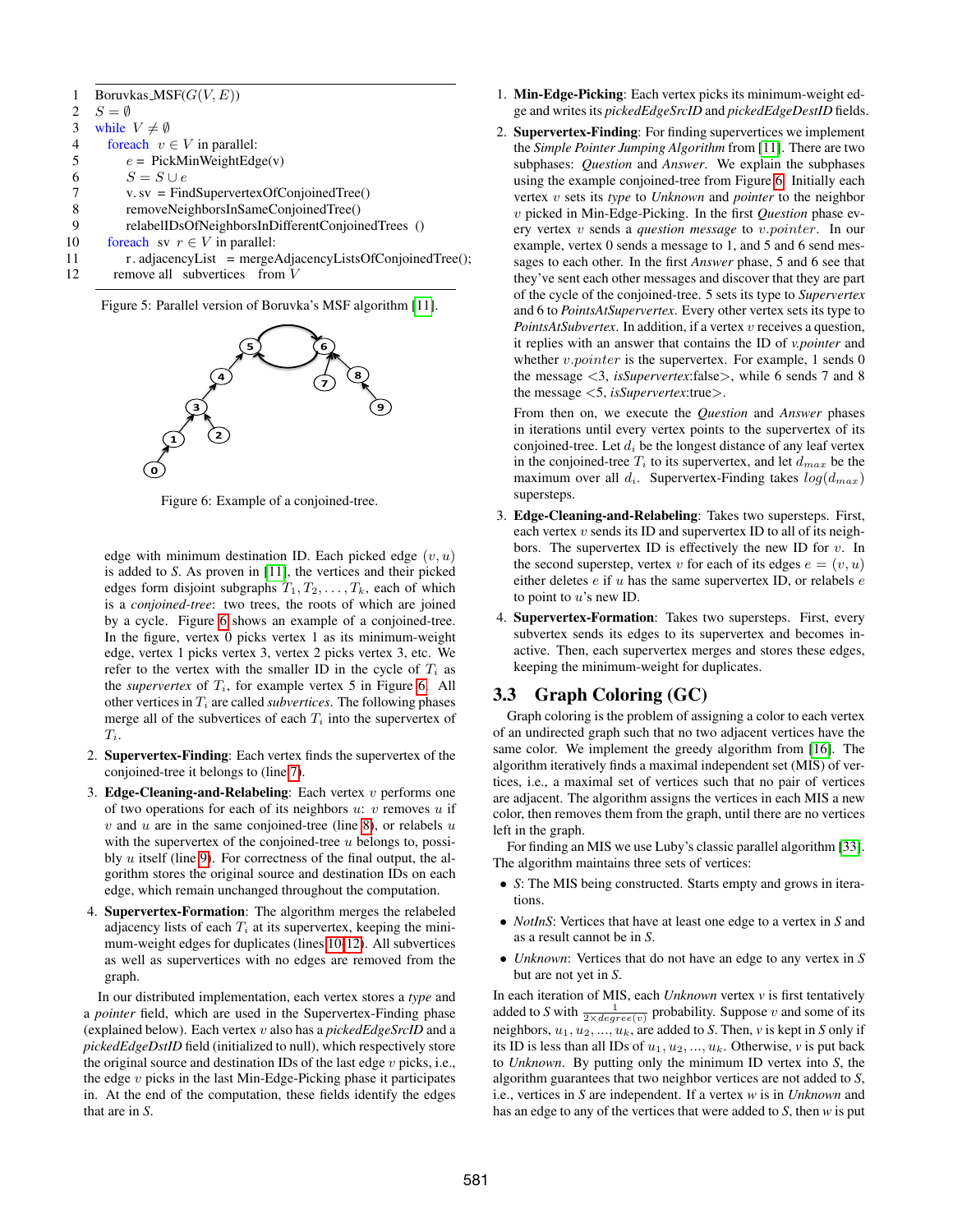into *NotInS*. Finally, vertices that remain in *Unknown* decrement their degree counts by the number of their neighbors that were put into *NotInS*. The iterations continue until there are no *Unknown* vertices.

In our distributed implementation of GC, vertices have *type* and *degree* fields that are used in the MIS construction, and a *color* field to store the color of the vertex (initialized to null). There are six phases:

- MIS-Degree-Initialization: Executed once for each MIS the algorithm constructs. Takes two supersteps. First, each vertex remaining in the graph sets its *type* to *Unknown* and sends an empty message to all its neighbors. In the second superstep, vertices set their *degree* fields to the number of messages they receive.
- Selection: Takes one superstep. Each vertex  $v$  sets its type to *TentativelyInS* with  $\frac{1}{2 \times degree(v)}$  probability, then notifies its neighbors with a message containing its ID.
- Conflict-Resolution: Takes one superstep. Each vertex  $v$  that is tentatively in  $S$  inspects the IDs of its messages. If  $v$  has the minimum ID among its messages, it sets its type to *InS*, then sends an empty "neighbor-in-set message" to its neighbors. Otherwise, v sets its type back to *Unknown*.
- NotInS-Discovery-and-Degree-Adjusting-1: If  $v$  receives a neighbor-in-set message, v sets its type to *NotInS*, becomes inactive, and sends an empty "decrement degree" message to its neighbors.
- Degree-Adjusting-2: Every vertex v that is of type *Unknown* decreases its degree by the number of messages it receives. If there are remaining *Unknown* vertices, the master sets the phase back to *Selection*. Otherwise, the MIS construction is complete and the master sets the phase to *Color-Assignment*.
- Color-Assignment: Each vertex that is of type *InS* sets its *color* field to a new color, which is broadcast by the master inside a global object, and becomes inactive. Vertices of type *NotInS* set their types back to *Unknown*.

### <span id="page-5-0"></span>3.4 Approximate Maximum Weight Matching (MWM)

A maximum weight matching (MWM) of a weighted undirected graph G is a set of edges  $M$  such that each vertex  $v$  is adjacent to at most one edge in *M* (i.e., *M* is a matching) and there is no other matching that has higher weight than *M*. We implement the approximate MWM algorithm from [\[40\]](#page-11-11). In each iteration of MWM, vertices select their maximum-weight neighbors. If  $u$  and  $v$  select each other, the edge  $(u, v)$  is added to  $M$ , and  $u$  and  $v$  (along with all edges pointing to them) are removed from the graph. The iterations continue until there are no vertices left in the graph. A proof that the algorithm computes a 1/2-approximation to the maximum matching in the graph can be found in [\[40\]](#page-11-11). In our implementation of the algorithm, we store a *pickedEdge* field per vertex, which is initially null. There are three phases:

- Max-Weight-Edge-Picking: Every vertex picks its maximum weight neighbor *u* (ties are broken by picking the neighbor with minimum ID), stores it tentatively in its *pickedEdge* field, and sends a message to  $u$  containing  $v$ 's ID.
- Match-Discovery: If  $v$  and  $u$  have picked each other, they send a notification message to their neighbors that they are matched and become inactive.
- Removing-Matched-Neighbors: Each unmatched vertex  $v$  receives messages from its matched neighbors, and removes them

from *v*'s adjacency list. The master sets the phase back to Max-Weight-Edge-Picking if there are unmatched vertices, otherwise terminates the computation.

#### <span id="page-5-1"></span>3.5 Weakly Connected Components (WCC)

We implement the distributed HCC algorithm from [\[25\]](#page-11-13). HCC consists of a single phase, which is identical to the *Forward-Traversal* phase of the SCC algorithm from Section [3.1.](#page-3-0) In iterations, vertices propagate their IDs and keep the maximum ID they have seen until convergence. Similar to our implementation of Forward-Traversal, we break the phase into two subphases. In the *Start* phase, which takes one superstep, vertices initialize their *wccIDs* to their own IDs and propagate their IDs to their neighbors. In the *Rest* phase, vertices update their own *wccIDs* with the maximum *wccID* they have seen, and propagate their *wccIDs* (if updated). The *Rest* phase continues until *wccIDs* converge.

# <span id="page-5-2"></span>4. FINISHING COMPUTATIONS SERIAL-LY (FCS)

We now describe our first optimization technique, *Finishing Computations Serially* (FCS). FCS addresses slow convergence in algorithms by performing some serial computation on a tiny fraction of the input graph. Sections [4.1](#page-5-3) and [4.2](#page-6-0) give a high-level description and explain the implementation of FCS, respectively. Section [4.3](#page-6-1) discusses the benefits and overheads of FCS. In Sections [4.4](#page-6-2) and [4.5,](#page-6-3) we apply FCS to the SCC algorithm from Section [3.1,](#page-3-0) addressing slow convergence due to large diameters and skewed component sizes, respectively. In Section [4.6](#page-7-1) we apply FCS to the GC algorithm (Section [3.3\)](#page-4-0), which converges slowly on graphs with small-size maximal independent sets. Sections [4.4–](#page-6-2)[4.6](#page-7-1) include experimental results.

### <span id="page-5-3"></span>4.1 High-level Description

Sometimes, an algorithm or a phase of the algorithm may converge very slowly, i.e., execute for a large number of supersteps, while executing on a very small fraction of the input graph, which we refer to as the *active-subgraph*. Since Pregel-like systems synchronize and exchange coordination messages at each superstep, slow convergence can significantly degrade performance. The premise of FCS is to avoid a large number of these small superstep executions by finishing the computation on a small active-subgraph serially, inside *master.compute()*. FCS monitors the size the activesubgraph. Once the size of the active-subgraph is below a threshold (5M edges by default), it sends the active-subgraph to the master, which performs the rest of the computation serially, and sends the results back to the workers. In the remainder of this section we call the vertices that are in the active-subgraph, i.e., those that can contribute to the computation in the remainder of the algorithm or a phase of the algorithm, as *potentially-active* (not to be confused with Pregel's active/inactive flag). We call a vertex *certainlyinactive* otherwise.

FCS can be applied to algorithms in which the size of the activesubgraph shrinks throughout the computation. All of the algorithms we study in this paper, except for WCC, have this "shrinking active-subgraph" property. For example, the SCC algorithm (Section [3.1\)](#page-3-0) detects several components in each iteration and removes them from the graph, decreasing the size of the active-subgraph.

FCS can also be applied to individual phases, if the active-subgraph of the phase is shrinking. As an example, consider the Backward-Traversal phase of SCC. A vertex  $v$  becomes certainly-inactive in two ways:  $(1)$  v receives a message that contains its colorID, then  $v$  discovers its component; or  $(2)$  no vertex in the graph propagates a message containing  $v$ 's colorID. In the second case,  $v$  will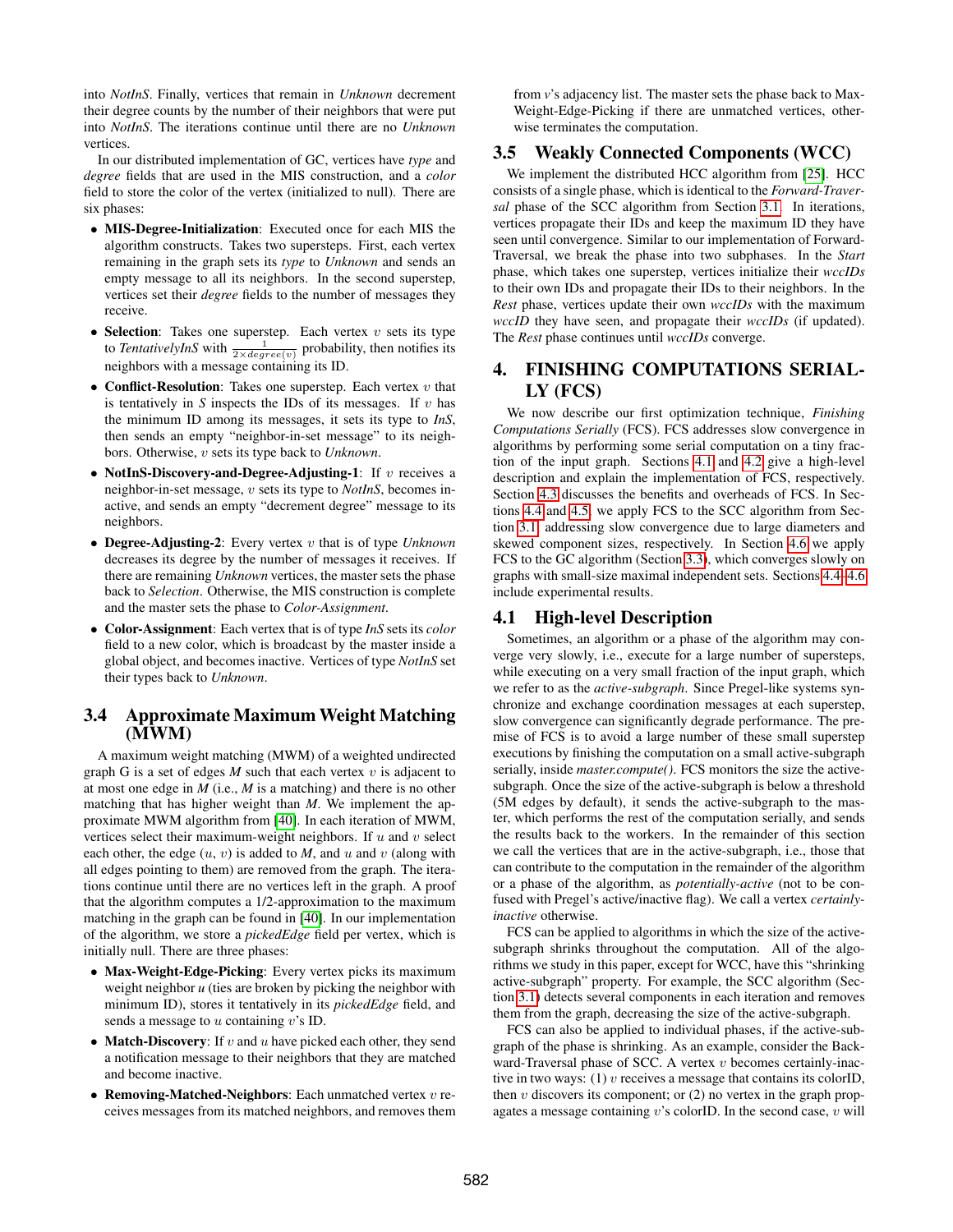not discover its component in the rest of the phase and will be assigned a new colorID in the next iteration. In contrast, recall the Forward-Traversal phase, in which vertices update and propagate their colorIDs by the maximum until convergence. In this phase, no vertex becomes certainly-inactive until the phase is complete, as we cannot tell with certainty that a vertex will not update its colorID later without observing the entire graph—a larger colorID may be propagating from another part of the graph to the vertex.

### <span id="page-6-0"></span>4.2 Implementation

Our implementations of FCS all use three global objects, to store: (1) the number of edges in the active-subgraph; (2) the activesubgraph when serial computation is triggered; (3) the results of the serial execution (e.g., the component IDs in SCC), which are used by the potentially-active vertices to update their values in a superstep following serial execution. Implementations of FCS in specific algorithms and phases differ in the way the potentially-active vertices are identified, and the way the serial computation is performed inside *master.compute()*. In Sections [4.4–](#page-6-2)[4.6,](#page-7-1) we explain the implementation differences among the algorithms and phases we apply FCS to.

#### <span id="page-6-1"></span>4.3 Cost Analysis

FCS avoids additional superstep executions after serial propagation is triggered. On the other hand, it incurs the overhead of: (a) monitoring the size of the active-subgraph, which involves potentially-active vertices incrementing a global object; (b) serial computation at the master; (c) communication cost of sending the activesubgraph to the master and the results of the computation back to the workers; (d) one superstep execution for vertices to read the results. The actual benefits and overheads depend on the algorithm and the graph, and we report experimental results in Sections [4.4–](#page-6-2) [4.6.](#page-7-1) We note that we expect FCS to yield good benefits only when the algorithm or a phase converges very slowly. For example, FCS can be applied to MSF, in which the active-subgraph shrinks, but convergence is not slow.

We also note that in general one can trigger FCS as soon as the active subgraph is as large as the size of the memory of of the master worker. Triggering FCS earlier would reduce the number of superstep executions and communication, at the expense of parallel computation. In practice, there will be an optimal threshold that minimizes the run-time of the computation. However, we advise keeping a very low threshold (such as 5M edges) instead of trying to find an optimal one. The motivation for FCS is to detect and avoid situations in which the algorithm cannot parallelize a computation due to the existence very small subgraphs, instead of performing serial computations on large subgraphs.

### <span id="page-6-2"></span>4.4 FCS for Backward-Traversal Phase of SCC (FCS-BT)

It has been observed that some real-world graphs have very large actual diameters but very small "effective diameters" [\[10,](#page-11-24) [32\]](#page-11-25). In other words, although most vertices are very close to each other, a small fraction of the vertices are far apart. On a graph with diameter *d*, the Backward-Traversal phase of SCC can take *d* supersteps: a vertex v might be at distance *d* from the vertex that starts propagating  $v$ 's colorID. However, if the graph has a short effective diameter, most vertices may become certainly-inactive after a few supersteps, with only a small fraction of the vertices participating in the rest of the supersteps. To avoid some of these final superstep executions, we apply FCS to Backward-Traversal, and refer to this optimization as *FCS-BT*.

<span id="page-6-4"></span>

In order to monitor the size of the subgraph, we identify a vertex  $v$  as potentially-active if: (1)  $v$  has not yet received a message containing its colorID; and (2) there is at least one vertex propagating a message containing v's colorID. We use a global object *propagating-colorIDs-set*, which is updated by vertices that propagate messages. Vertices that have not found their components look at this object to check whether their colorIDs are being propagated. For serial computation, we do a simple serial breadth-first search traversal at the master.

#### <span id="page-6-5"></span>*4.4.1 Experiments*

To evaluate the overall run-time benefits, we applied FCS-BT to the SCC algorithm and ran experiments with and without the optimization. Figure [7](#page-6-4) (ignore the "FCS-SCC" bars for now; see next section) shows the results. FCS-BT yields 1.3x and 2.3x runtime improvements on the *uk-2005* and *sk-2005* web graphs, respectively, when applied to the baseline SCC algorithm. In terms of supersteps, FCS-BT reduced the total number of supersteps by 28% in *uk-2005* (from 4546 to 3278) and 56% in *sk-2005* (from 6509 to 2857). FCS-BT does not show much improvement on nonweb graphs, which have significantly smaller diameters than webgraphs. As a result, on non-web graphs the total number of supersteps the Backward-Traversal phases take is small  $(\leq 50)$  so eliminating them does not significantly improve performance. Over all five experiments, monitoring the size of the active-subgraph slowed down the run-time of supersteps before serial computation on average by 1.3%, which was minor compared to the benefits of FCS-BT.

#### <span id="page-6-3"></span>4.5 FCS for SCC (FCS-SCC)

As observed in [\[32\]](#page-11-25), real graphs can have skewed component sizes and exhibit a large number of very small components. Even if the small-size components comprise a small fraction of the original graph, detecting them may take a large number of iterations. Suppose 100 (say) small-size components are connected to each other. Then, in the Forward-Traversal phase, a vertex with a large ID from one component can color many other components and prevent their detection. (Recall the algorithm from Section [3.1.](#page-3-0)) In an entire iteration, the algorithm may detect only a few of the 100 connected components. Therefore, we may have to run many iterations of SCC before detecting all 100 components. Applying FCS to the SCC algorithm as a whole (called *FCS-SCC*) can eliminate some of these iterations. In our implementation of FCS-SCC, we monitor the size of the active-subgraph simply by counting the edges of the vertices whose components have not been discovered. For serial computation, we use Kosaraju's classic SCC algorithm [\[43\]](#page-11-26).

#### <span id="page-6-6"></span>*4.5.1 Experiments*

To evaluate the additional run-time benefits of FCS-SCC over FCS-BT, we repeated our experiments from Section [4.4.1,](#page-6-5) using FCS-BT in the Backward-Traversal phase and FCS-SCC for the overall algorithm. Figure [7](#page-6-4) shows that FCS-SCC yields between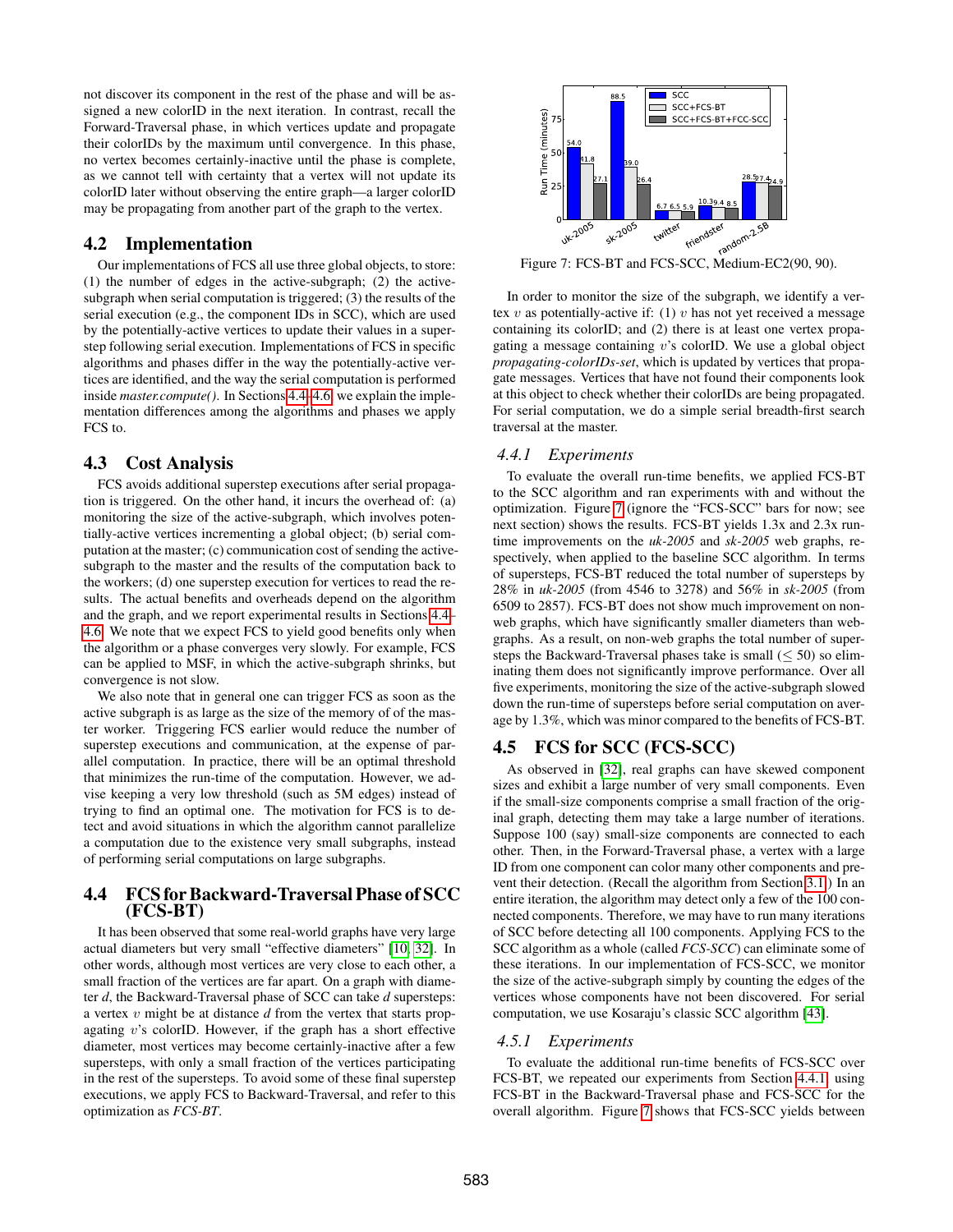<span id="page-7-2"></span>

1.1x to 2.4x additional run-time improvement across our five datasets. FCS-SCC decreased the number of superstep executions by up to an additional 39%. Similar to FCS-BT, FCS-SCC performs better on web-graphs, which have very large diameters. Because of the diameter, executing the forward and backward traversals can take a very large number of supersteps; avoiding them increases performance significantly. We note that the time it took to monitor the active-subgraph and execute Kosaraju's serial SCC algorithm was negligible compared to the rest of the computation in all of our experiments.

### <span id="page-7-1"></span>4.6 FCS for GC (FCS-GC)

The GC algorithm from Section [3.3](#page-4-0) iteratively finds a maximal independent set (MIS) *M* in the graph, gives all of the vertices in *M* a color, and removes them from the graph. Thus, the activesubgraph shrinks throughout the computation. When executing GC on our datasets, we also observed that over time the active-subgraph gets denser, and as a result the independent sets get smaller. Nearing the end of the algorithm, we can be left with a small clique and need to find as many independent sets as there are vertices in the clique. Each iteration takes at least five supersteps (see Section [3.3\)](#page-4-0), and hence on a clique of only 100 vertices, the algorithm executes at least 500 supersteps. We apply FCS to GC (called *FCS-GC*) to eliminate some of these supersteps. In our implementation, we use a serial version of the algorithm also based on finding independent sets: We compute the sets greedily, putting each vertex in a queue, then one by one putting each vertex *v* in the set if none of *v*'s neighbors is already in the set.

#### *4.6.1 Experiments*

To evaluate the benefits of FCS-GC, we ran the GC algorithm with and without the optimization. Figure [8](#page-7-2) shows a sample of our experiments. FCS-GC yields between 1.1x to 1.4x run-time benefits, reducing the superstep executions between 10% to 20%. (For example, on the sk-2005 graph, FCS-GC reduced the number of superstep executions from 85980 to 69267.) On active-subgraphs of less than 5M edges, the serial computation takes under 5 seconds and is negligible compared to the rest of the computation. Similar to FCC-SCC, the cost of monitoring the active-subgraph was also negligible.

# <span id="page-7-0"></span>5. STORING EDGES AT SUBVERTICES (SEAS) IN MSF

# 5.1 High-level Description

Recall the MSF algorithm from Section [3.2.](#page-3-1) In the Supervertex-Formation phase, a supervertex *s* receives and merges the adjacency

<span id="page-7-3"></span>

lists of its subvertices, a high-cost operation. Our SEAS optimization instead stores the edges of a supervertex *s* in a distributed fashion among all of its subvertices. With the adjacency lists of supervertex *s* distributed, *s* must pick its minimum-weight edge in a distributed fashion. Moreover, if *s* is merged into another supervertex in a particular iteration, it has to notify its subvertices of the new supervertex they belong to. Nevertheless, the added work is offset by the improved performance of avoiding the very costly phase of sending and merging the adjacency lists of all subvertices. We note that SEAS can be applied to other algorithms that form supervertices during the computation but are not covered in this paper, e.g., Karger's classic randomized minimum cut algorithm [\[27\]](#page-11-27) or the METIS graph partitioning algorithm [\[36\]](#page-11-28).

#### 5.2 Implementation

In our implementation of SEAS, subvertices store a pointer to their latest supervertices. The Min-Edge-Picking phase is now performed in two supersteps. In the first superstep, subvertices send their local minimum-weight edges to the supervertex. In the second superstep, a supervertex *s* picks the minimum of its local edge and the edges it receives. The Supervertex-Finding and Edge-Cleaningand-Relabeling phases are performed as usual. Instead of Supervertex-Formation, we perform a new phase called *New-Supervertex-Notification*, which takes three supersteps: (1) Suppose we are in iteration *i*. Every subvertex from iteration  $i - 1$  sends a message to its latest supervertex containing its ID. (2) Every supervertex *s* from iteration  $i - 1$  sends a message back to its supervertices containing the ID of its new supervertex (possibly *s* itself). (3) Subvertices from iteration  $i - 1$  update their supervertices with the ID they receive.

### 5.3 Cost Analysis

Let  $G_i(V_i, E_i)$  be the remaining graph in the *i*th iteration of the baseline MSF, and let  $SV_i$  be the number of subvertices that have at least one edge remaining in the ith iteration when SEAS is on. In iteration i, SEAS avoids the computation of merging edge lists and inserting merged edges at supervertices. However, SEAS's effects on communication are twofold. If we assume for simplicity that all of the edges of supervertices in iteration  $i+1$  come from their subvertices, then SEAS roughly avoids  $|E_i|$  amount of communication in iteration *i*. On the other hand SEAS incurs  $3^*|SV_i|$  additional communication: each subvertex sends one message to its supervertex in the Min-Edge-Picking and sends one and receives one message in New-Supervertex-Formation. Therefore, whether SEAS increases or decreases communication depends on how the sizes of  $E_i$ and  $SV_i$  change in each iteration. In effect, we avoid the communication and computation performed in the Supervertex-Formation phase, which is proportional to the number of edges in the graph, at the expense of increasing the cost of Min-Edge-Picking and incurring the costs of New- Supervertex-Formation, which are proportional to the number of vertices in the graph.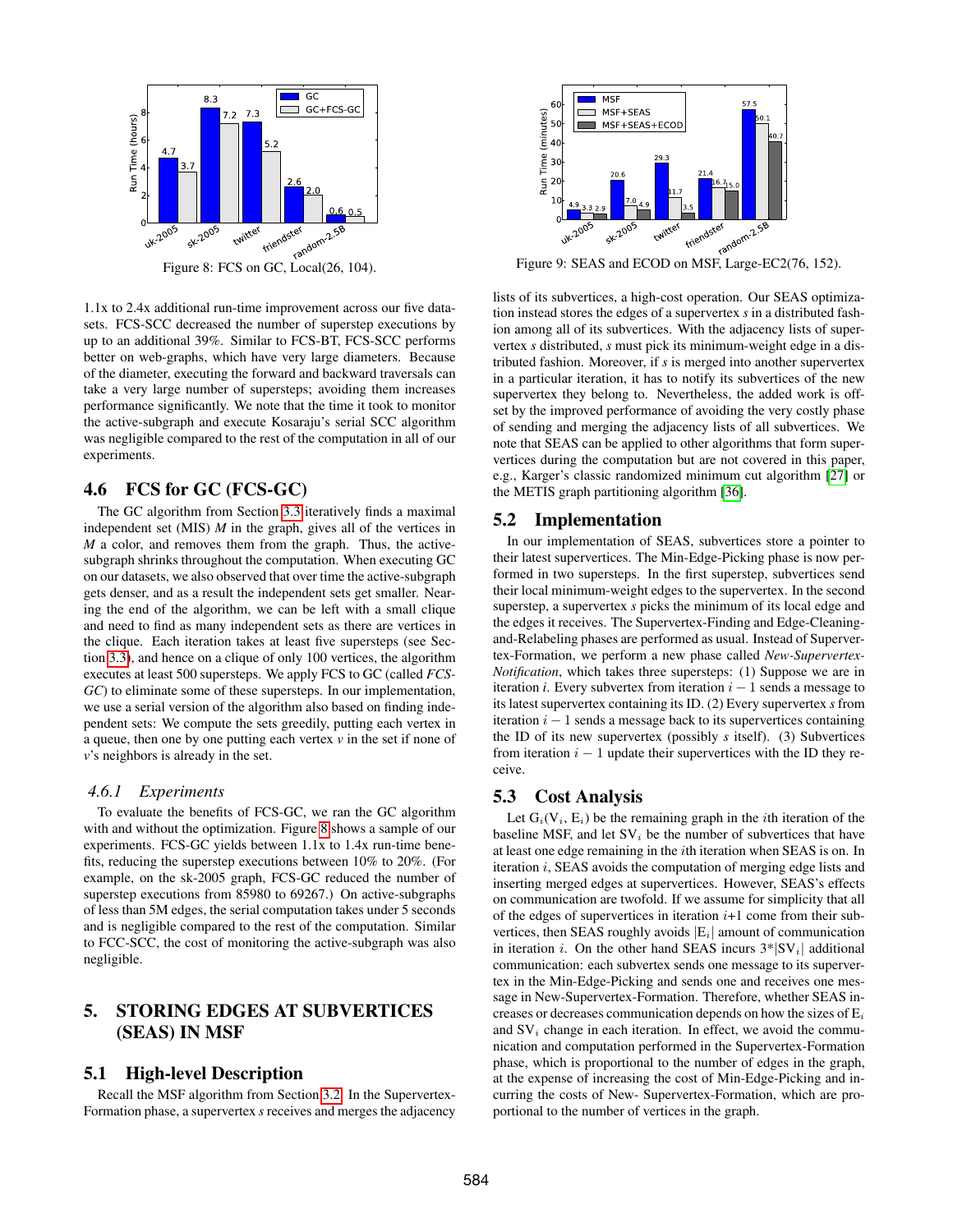### 5.4 Experiments

To evaluate the effects of our SEAS optimization, we ran the MSF algorithm both with and without the optimization. Figure [9](#page-7-3) shows the results on our five datasets (ignore the MSF+SEAS+ECOD bars for now). We find with SEAS the overall performance increases between 1.15x and 3x across our data sets. We also note that SEAS decreases the total communication cost of the algorithm by up to 1.4x. Recall from the previous section that we expect SEAS to perform better when  $|E_i|$  is large (SEAS avoids more communication and computation) and  $|SV_i|$  is low (SEAS incurs less extra communication). Therefore SEAS' performance depends on the ratio of  $|E_i|$  to  $|SV_i|$ . Random-2.5B is the sparsest graph we experimented with (on average each vertex has only 5 vertices) and  $|SV_i|$  was very high in each iteration of MSF (always  $\geq$  400M vertices). As a result, SEAS improved performance less significantly for random-2.5B than other graphs.

### <span id="page-8-0"></span>6. EDGE CLEANING ON DEMAND

#### 6.1 High-level Description

"Edge cleaning" is a common graph operation in which vertices delete some of their neighbors according to the neighbors' values. For example, in the Removing-Matched-Neighbors phase of the MWM algorithm from Section [3.4,](#page-5-0) unmatched vertices remove edges to their matched neighbors. Other examples include the (not surprisingly named) Edge-Cleaning-and-Relabeling phase in SCC, as well as phases from other algorithms that are not covered in this paper. (For example, Karger's classic randomized minimum cut algorithm forms supervertices in iterations and "cleans" edges within supervertices [\[27\]](#page-11-27).) In the natural implementation of edge cleaning on Pregel-like systems, vertices send messages to their neighbors in one superstep, and remove neighbors in another, possibly based on the contents of the messages. This implementation incurs a communication cost proportional to the number of edges in the graph, which might be expensive. In addition, sometimes an edge *e* might be deleted unnecessarily: even if we keep *e* around, *e* may never be used again or otherwise affect the computation.

Our ECOD optimization technique keeps stale edges around instead of deleting them. Vertices "pretend" every edge is valid, and a stale edge *e* is discovered and deleted only when a vertex attempts to use *e* as part of the computation. Among the algorithms we studied in this paper, ECOD can be applied to MWM and MSF, although implementations of ECOD on different algorithms differ in the way stale edges are discovered. We next describe the implementations and cost analysis of ECOD for each algorithm.

### 6.2 Implementation for MWM

Recall that in the Match-Discovery phase of our implementation of MWM in Section [3.4,](#page-5-0) when a vertex *v* finds its match *u* (say),  $v$  sends all its neighbors a notification message and becomes inactive. In the following Removing-Matched-Neighbors phase, all of  $v$ 's unmatched neighbors remove  $v$  from their adjacency lists. With ECOD, instead  $v$  sends a message only to its neighbors that requested a match with *v*, and only those neighbors remove v from their adjacency lists in the Removing-Matched-Neighbors phase;  $v$ 's other unmatched neighbors keep their "stale" edges to  $v$ . In addition,  $v$  now stays active in order for its neighbors to discover their stale edges to  $v$ : If in a future iteration of the algorithm a vertex  $z$ uses its stale edge to  $v$  and requests to match with  $v, v$  sends  $z$  a notification message and  $z$  removes its stale edge to  $v$ ; otherwise, edge  $(z, v)$  is never removed. As we discuss below, ECOD may decrease the number of vertices that converge in each iteration; i.e. vertices that find a match or clean all their edges and discover that

<span id="page-8-1"></span>

Figure 10: Example graph for ECOD cost analysis.

they will remain unmatched in the remainder of the computation. To avoid very slow convergence we switch to regular edge-cleaning if the number vertices that converge is below a threshold number of vertices (1% of all the vertices in the graph by default).

#### 6.3 Cost Analysis for MWM

ECOD decreases the amount of communication and computation a matched vertex generates: instead of sending a message to all neighbors, matched vertices send messages only to those neighbors that request to match with them. As a result, similar to SEAS, ECOD effectively avoids costs that are proportional to the number of edges in the graph, at the expense of incurring costs that are proportional to the number of vertices. In our experiments (discussed momentarily), we observed significant performance benefits from this tradeoff. In addition, ECOD can avoid the communication and computation of deleting some edges unnecessarily. For example, consider an edge  $(v, u)$ , and assume that v and u both match with other vertices in the first iteration. Without ECOD, they would send each other unnecessary notification messages.

On the other hand, ECOD may slow down the convergence of the algorithm, decreasing the number of vertices that match (or that discover not to match any other vertex) in each iteration, which increases the number of iterations. Consider the simple graph in Figure [10.](#page-8-1) Without ECOD, the algorithm takes two iterations. In the first iteration, vertex 2 matches with 3, and 4 matches with 5. In the second iteration, 1 matches with 0. Using ECOD, the algorithm takes five iterations. In the first four iterations, vertex 1 attempts to match with its heaviest edges 5, 4, 3, and 2 one by one and fails. After removing these edges, it finally matches with 0 in the fifth iteration.

#### 6.4 Implementation for MSF

Recall that in the Edge-Cleaning-and-Relabeling phase of MSF (Section [3.2\)](#page-3-1), vertices send their supervertex IDs to their neighbors in the first superstep. In the second superstep, vertices remove their neighbors that have the same supervertex ID from their adjacency lists. With ECOD, we omit this phase completely. As a result, during Min-Edge-Picking, vertices cannot pick their minimum weight edges directly in one superstep, as some of their edges may be stale. Instead, we execute a *Stale-Edge-Discovery* phase, during which vertices discover whether or not their minimum weight edges are stale. In the first superstep, each vertex  $v$  tentatively picks its minimum weight edge  $u$  (say) and sends a "question" message to  $u$ containing v's ID and v's supervertex ID,  $i$  (say). In the second superstep, if u belongs to a different supervertex  $j$  (say), it sends an answer message back to  $v$  containing the value  $j$ . In the third superstep, if  $v$  receives an answer message, it successfully picks u as its minimum-weight edge and relabels it to j; otherwise  $v$  removes  $u$ . We run the Stale-Edge-Discovery phase a threshold number of times (two by default). We then run a final *All-Stale-Edges-Discovery* phase, in which vertices that have not yet successfully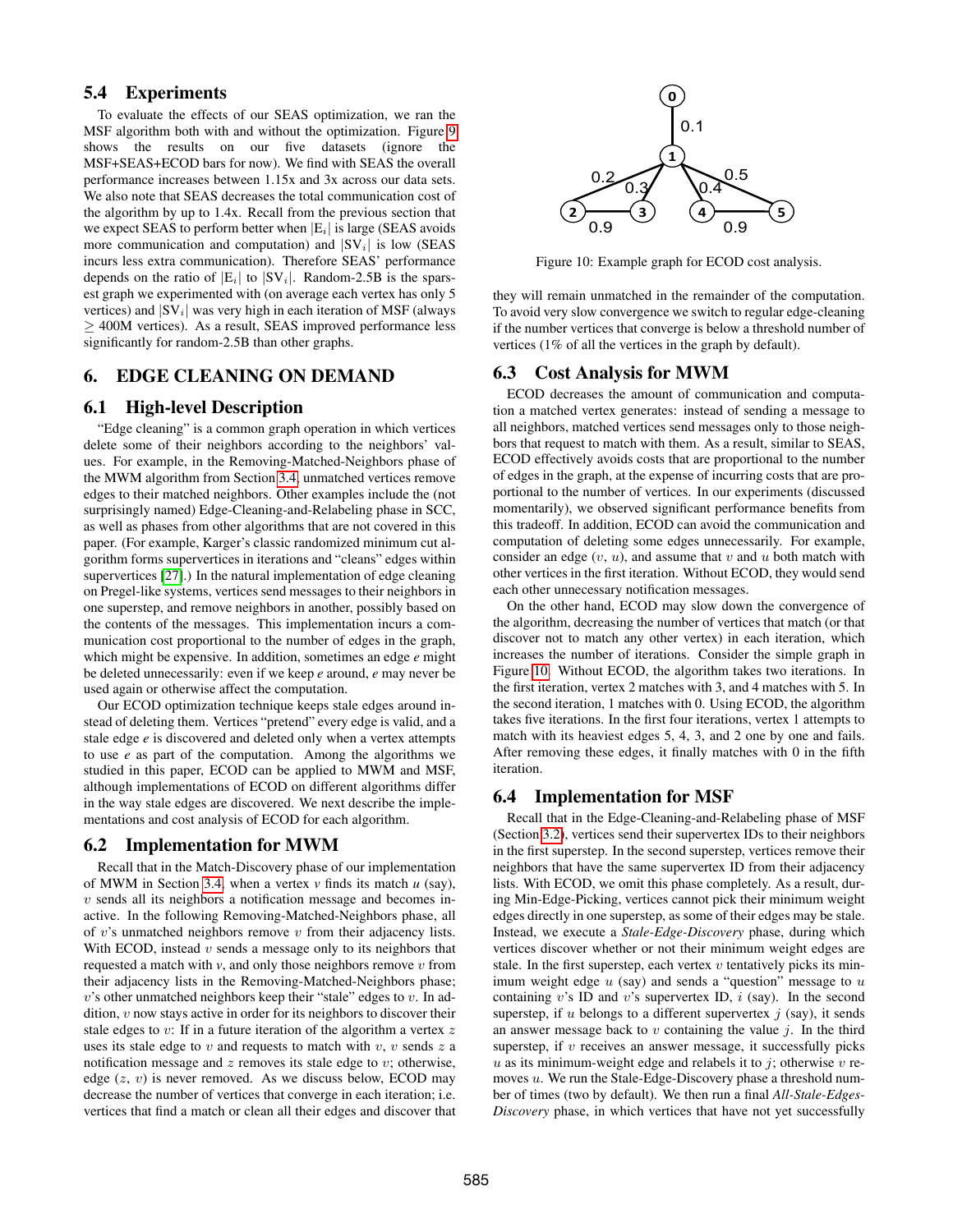<span id="page-9-1"></span>

<span id="page-9-2"></span>

picked their minimum-weight edges send a question message to all their neighbors and clean all of their stale edges.

### 6.5 Cost Analysis for MSF

ECOD avoids the communication and computation of the Edge-Cleaning-and-Relabeling phase. On the other hand, ECOD incurs the extra communication and computation cost of question and answer messages in the new Stale-Edge-Discovery and All-Stale-Edges-Discovery phases. Without ECOD, in each Edge-Cleaningand-Relabeling phase, a message is sent over each remaining edge in the graph. As a result, if an edge  $(v, u)$  is not picked as a minimum-weight edge or cleaned for  $j$  iterations,  $v$  will send exactly *j* messages over  $(v, u)$ . In contrast with ECOD, *v* can exchange as few as one question and one answer message with  $u$ , and certainly no more than  $j$  messages. There are two cases:

- 1.  $(v, u)$  is picked as a minimum-weight edge in the *j*th iteration: Then, in the *j*th iteration,  $v$  exchanges one question and one answer message with  $u$  in the Stale-Edge-Discovery phase, and successfully picks  $u$  as its minimum-weight edge. In the first  $j-1$  iterations, v sends a message to u only if v cannot pick its minimum-weight edge in the Stale-Edge-Discovery phases, and has to clean all its stale edges in All-Stale-Edges-Discovery.
- 2.  $(v, u)$  is cleaned in the *j*th iteration: *v* exchanges one questions and answer message with u and cleans  $(u, v)$ . For the first j – 1 iterations, the situation is exactly as case  $(1)$  and v sends a message to  $u$  only if  $v$  has to run All-Stale-Edges-Discovery in the first  $j - 1$  iterations.

As a result  $v$  cumulatively sends between 1 and  $j$  messages to  $u$ in both cases. Therefore the amount of communication of ECOD is less than or equal to baseline MSF's. We have observed in our experiments that with ECOD, significantly fewer messages are sent over edges in general.

On the negative side, ECOD increases the overall number of superstep executions. It avoids two superstep executions of the Edge-Cleaning-and-Relabeling phase but executes the three superstep Stale-Edge-Discovery phase several times.

### 6.6 Experiments

We evaluated ECOD on both MWM and MSF. As shown in Figures [11](#page-9-1) and [12,](#page-9-2) ECOD improves run-time of MWM by up to 1.45x and decreases the total communication cost between 1.3x to 3.1x across our data sets. ECOD increased the number of supersteps between 1.7x to 2.2x. For MSF, we applied ECOD in combination with our SEAS optimization (Section [5\)](#page-7-0). The results were included in Figure [9.](#page-7-3) When used in combination with SEAS, ECOD yields between 1.2x and 3.3x additional run-time benefit. ECOD also decreased the total communication cost of MSF by up to 1.9x across our experiments. For MSF, the overall performance improvements on uk-2005 were modest because ECOD improved the communication cost only by 1.03x.

# <span id="page-9-0"></span>7. SINGLE PIVOT OPTIMIZATION (SP)

In this section we describe how skew in component sizes can yield unnecessarily high communication cost in the component detection algorithms we study. We review the *Single Pivot* (SP) optimization, which was originally described in reference [\[41\]](#page-11-16) to improve the performance of the WCC algorithm (Section [3.5\)](#page-5-1). We show that the optimization can also be applied to the SCC algorithm from Section [3.1.](#page-3-0) While reference [\[41\]](#page-11-16) reports minor performance benefits running WCC on two small synthetic graphs (fewer than 240M edges), we report major benefits on our larger real-world graphs for both WCC and SCC.

### 7.1 High-level Description and Implementation

In addition to a large number of small-size components, graphs with skewed component sizes typically exhibit a single "giant" component, which contains a significant fraction of the vertices in the graph [\[10\]](#page-11-24). The SP optimization, originally described in [\[41\]](#page-11-16) for WCC, is designed to detect giant components efficiently. Initially, the optimization picks a single vertex r (called the *pivot*) and finds the component that  $r$  belongs to, by propagating  $r$ 's ID along its neighbors (either in WCC or the Forward-Traversal phase of SCC). The process is repeated until a large component is found, or a threshold number of iterations is reached. At that point the original algorithm is used for the remainder of the graph. To implement SP, we added a new initial phase, *Random-Pivot-Picking*, to the WCC and SCC algorithms. In this phase, every vertex updates a custom global object that picks one of the vertices as pivot uniformly at random. Then, only the pivot starts propagating its ID in the WCC algorithm and the Forward-Traversal phase of the SCC algorithm.

# 7.2 Cost Analysis

The existence of a giant component can incur unnecessary costs in the WCC algorithm: Let *w* be the vertex with maximum ID in the giant component. Then all propagation messages inside the giant component, except those that contain the ID of *w*, are unnecessary: they will not contribute to the final *wccID* values.

The situation is potentially worse for the SCC algorithm. Let *CON* denote the (usually) larger set of vertices that are connected to the giant (strongly-connected) component, and let *w* be the vertex with maximum ID in *CON*. There are two possibilities: (1) If *w* is in the giant component, then in the Forward-Traversal phase, we incur the same unnecessary propagation messages as in WCC. (2) If *w* is not in the giant component, then we will detect the SCC that *w* belongs to, which typically is much smaller than the giant one. As a result, much of the computation and messages will be repeated in a later iteration.

If SP picks a pivot vertex from the giant component, it avoids all of the unnecessary propagation messages and computation costs of detecting the giant component. On the other hand, for each iteration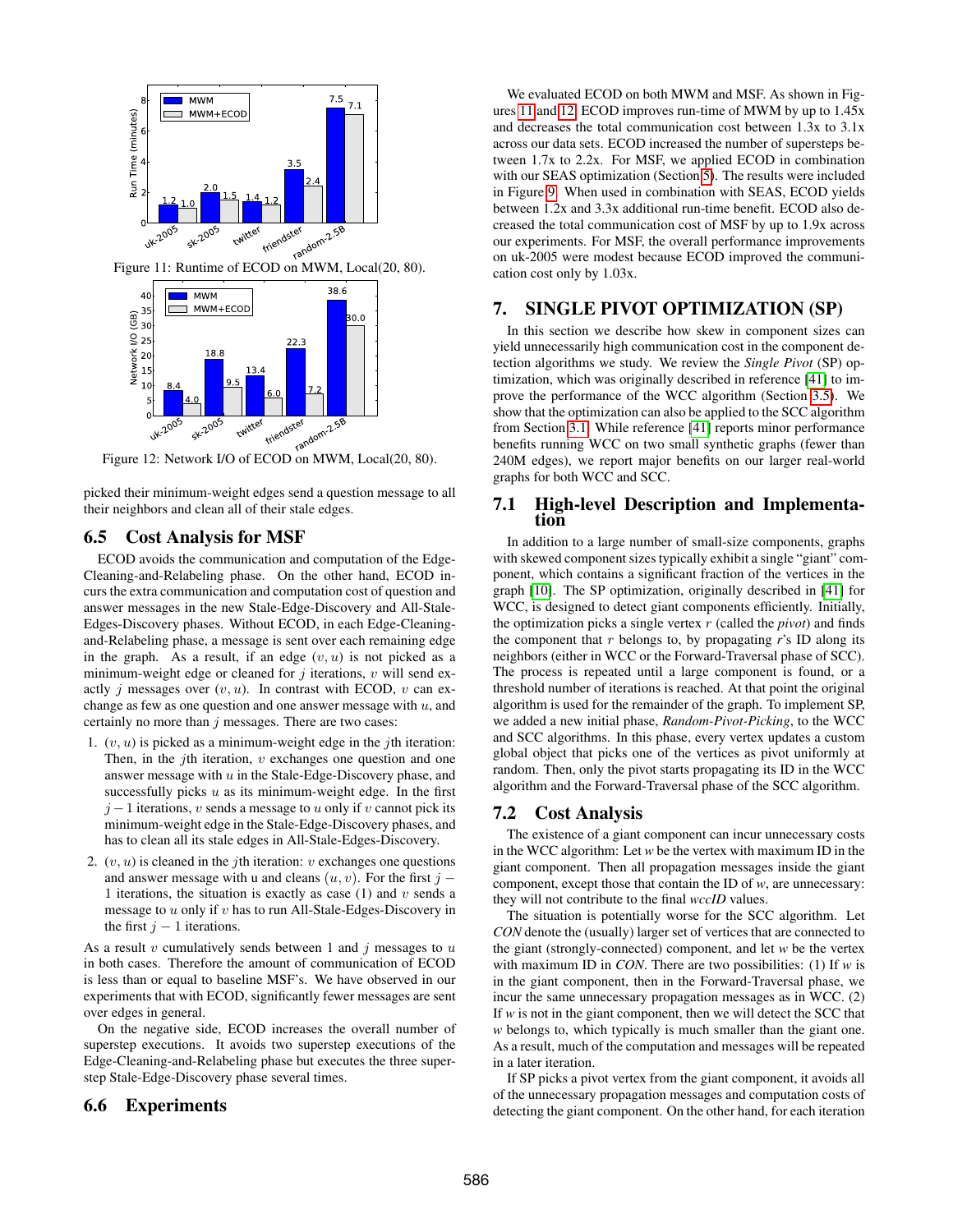<span id="page-10-3"></span><span id="page-10-2"></span>

failing to pick a pivot *r* from the giant component, SP decreases the parallelism of the algorithms: instead of detecting multiple components in an iteration, SP detects only *r*'s component. As a result, SP might increase the total number of superstep executions. Also, in the Forward-Traversal phase of SCC, picking a pivot from outside the giant component can result in unnecessary propagation messages among many vertices that do not belong to the pivot's component. However, SP always incurs less communication cost than baseline WCC. This follows from the observation that with SP there will be exactly one message sent over each edge in the component of pivot  $r$ , which is the cost incurred only in the first iteration of baseline WCC.

#### 7.3 Experiments

Figure [13](#page-10-2) shows the results of our experiments adding SP to WCC. Because SP introduces randomness, we repeated each experiment three times and report the average of our measurements. As shown, SP improves the run-time on average between 2.7x to 7.4x across all of our input graphs. Note because the giant component in our undirected graphs is very large, consisting of more than 90% of the vertices, in all of our trials SP detected the giantcomponent in the first try.

For SCC, SP can be used in combination with FCS-BT and FCS-SCC. To measure the additional benefits of SP, we repeated our experiments from Section [4.5.1](#page-6-6) with SP. Figure [14](#page-10-3) shows the results. We again ran each experiment three times and report the average run-times. SP yields between 1.1x to 2.1x additional runtime benefits. In all our trials SP detected the giant component within two tries. We note that the improvements were modest on our web graphs. The run-time of SCC is dominated by the large number of supersteps the Forward-Traversal phases execute due to large diameters of the web graphs. None of the optimization techniques we know of can avoid these superstep executions. Finally, we note that considering all our optimizations together (FCS-BT, FCS-SCC, and SP), the run-time of the baseline SCC algorithm improved between 1.45x and 3.7x.

### <span id="page-10-0"></span>8. RELATED WORK

We first review related work in optimizing computations on Pregellike systems. Then we discuss related work on the algorithms we cover in this paper.

References [\[34,](#page-11-14) [18,](#page-11-15) [42\]](#page-11-5) describe graph partitioning techniques for assigning graph vertices to machines, with the goal of reducing the communication cost of algorithms. These techniques are effective when vertices send the same message to all of their neighbors in each phase of the algorithm. However, these techniques are less suitable when vertices sometimes communicate with a single neighbor or supervertex, such as in the SCC, MSF, MWM, and GC algorithms we cover in this paper. Combining messages [\[12,](#page-11-6) [35\]](#page-11-3) is another technique that can be used to reduce the communication cost of algorithms. This technique can be applied only when vertices aggregate their messages using the same commutative and associative function in every phase—a condition that does not hold for most of the algorithms we cover in this paper (except WCC). The SP optimization was introduced originally in [\[41\]](#page-11-16) for finding weakly-connected components in undirected graphs. They evaluate the optimization on two small synthetic graphs that exhibit skew. They report minor performance benefit for one graph and minor performance loss for the other. We report significant performance improvements when finding both strongly and weakly-connected components in large graphs.

A variety of parallel algorithms exist for the graph problems we cover in this paper: SCC [\[15,](#page-11-29) [44\]](#page-11-30), MSF [\[13,](#page-11-31) [29\]](#page-11-32), MWM [\[14,](#page-11-33) [40\]](#page-11-11), and GC [\[16,](#page-11-23) [24\]](#page-11-34). Some of these algorithms are designed for the PRAM model and are not suitable for vertex-centric implementations, and some have been observed to not perform well on largescale real graphs [\[22,](#page-11-35) [44\]](#page-11-30). To the best of our knowledge, none have been implemented on Pregel-like systems.

A variety of other graph algorithms have been implemented on Pregel-like systems. The original Pregel paper [\[35\]](#page-11-3) describes several algorithms including PageRank, single-source shortest paths to all vertices, a randomized maximal matching in a bipartite graph, and an algorithm to cluster similar vertices in a graph. Reference [\[41\]](#page-11-16) describes Pregel implementations of several social network analysis algorithms: computing the degrees of separation and the clustering coefficients of vertices, computing the diameter of a graph, and finding the k-cores, triangles, and k-trusses in a graph. Reference [\[23\]](#page-11-36) describes Pregel implementations of two other algorithms used in social network analysis: computing the conductance [\[26\]](#page-11-37) of a graph and an approximation algorithm to compute the betweenness centrality [\[9\]](#page-11-38) of vertices in a graph. Aside from the SP optimization in [\[41\]](#page-11-16), none of these references describe algorithm-level optimizations to their baseline implementations.

### <span id="page-10-1"></span>9. FUTURE WORK

In our thorough algorithm implementations for this paper, we observed that some phases, such as trimming, propagation of values until convergence, and constructing the transpose of the input graph, appear across several different algorithms. We are in the process of developing a library of basic graph operations that can be reused across algorithms on Pregel-like systems. Our library consists of the vertex-centric subroutines of our graph operations, which can be called directly inside *compute()* functions. We plan to integrate the optimization techniques from this paper into our implementation of these subroutines to make executions more efficient. Then we plan to develop a higher-level language for specifying Pregel-like computations, whose primitives are the graph operations in our library. Such a language would be analogous to the Pig language for specifying MapReduce computations [?], which has proven very successful. Our optimization techniques can also